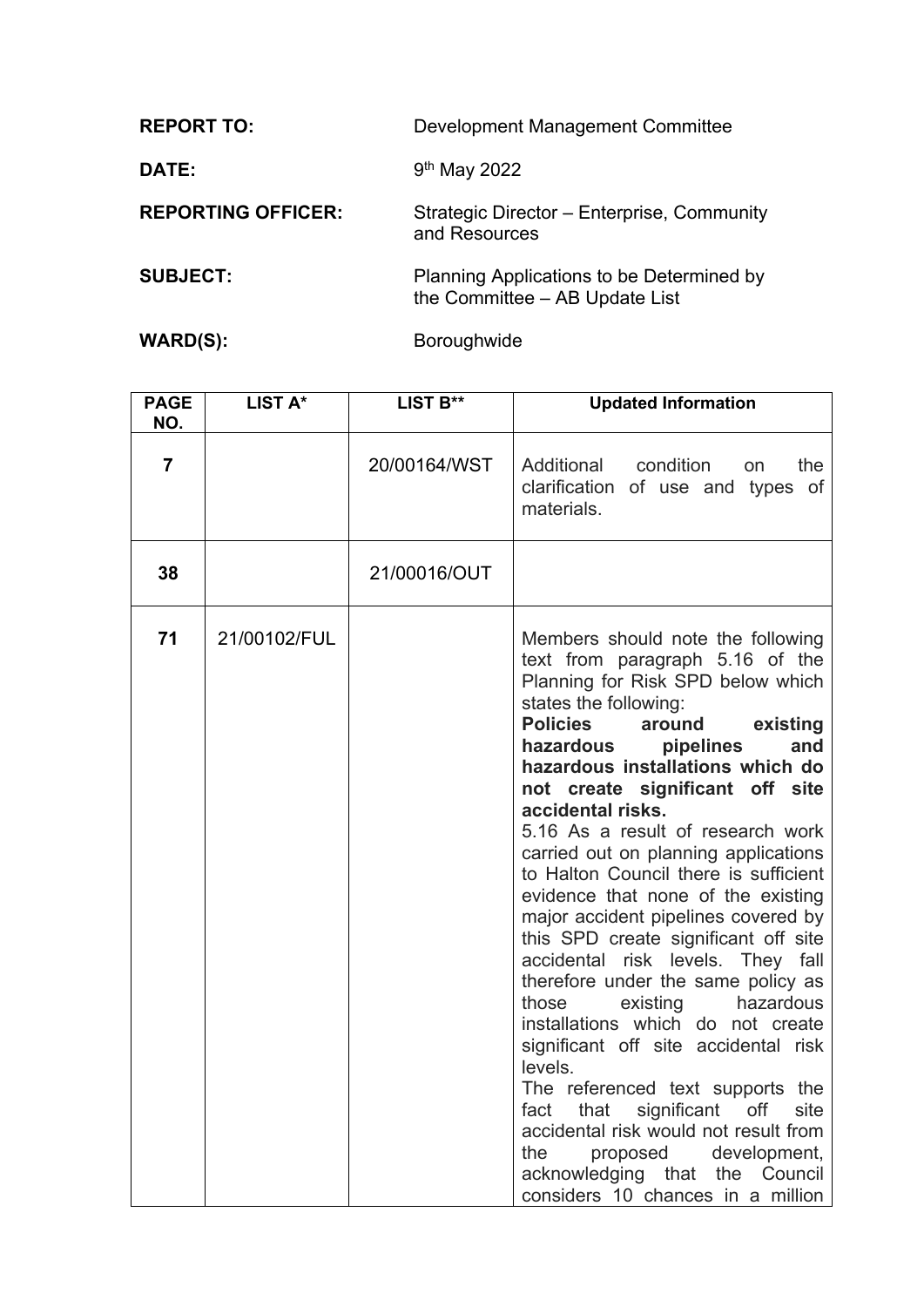|     |              | (cpm) risk of accidental death in one<br>year to be the significant level of off<br>site risk in relation to the potential<br>accident effects on<br>the<br>areas<br>surrounding hazardous installations<br>and Liverpool Airport.<br>Officers consider that the proposal<br>is compliant with Policy CS23 of the<br>Halton Delivery and Allocations<br>Local Plan and the Council's<br>Planning for Risk Supplementary<br><b>Planning Document.</b><br>The requirement to give very careful<br>consideration to the advice of the<br>HSE along with any wider social and<br>economic benefits is set out in the<br>report.                                                                                                                                                                                                                                                                                                                                                                                       |
|-----|--------------|-------------------------------------------------------------------------------------------------------------------------------------------------------------------------------------------------------------------------------------------------------------------------------------------------------------------------------------------------------------------------------------------------------------------------------------------------------------------------------------------------------------------------------------------------------------------------------------------------------------------------------------------------------------------------------------------------------------------------------------------------------------------------------------------------------------------------------------------------------------------------------------------------------------------------------------------------------------------------------------------------------------------|
| 101 | 21/00629/COU |                                                                                                                                                                                                                                                                                                                                                                                                                                                                                                                                                                                                                                                                                                                                                                                                                                                                                                                                                                                                                   |
| 115 | 22/00004/FUL | The applicant has provided updated<br>plans that show minor alterations<br>around the site entrance on Naylor<br>road. Including dropped crossings<br>and details round the turning head<br>and the amended fence line to<br>match. This includes an alteration<br>internally that has resulted in the<br>loss of one disabled bay.<br>The cycle store has moved slightly<br>and details are shown of location of<br>signage and dropped crossing at the<br>castle street exit.<br>Given the minor alteration of the<br>plans it was not considered<br>necessary to consult neighbouring<br>properties on these.<br>Sports England<br>The report states that Sport England<br>does not object on the basis that the<br>conditions suggested by them are<br>used.<br>The applicants have responded with<br>the reasons for not being able to<br>comply with the wording.<br>In response to Sports England's<br>comment on the 17 March and in<br>relation to their suggested<br>conditions in their comment on the |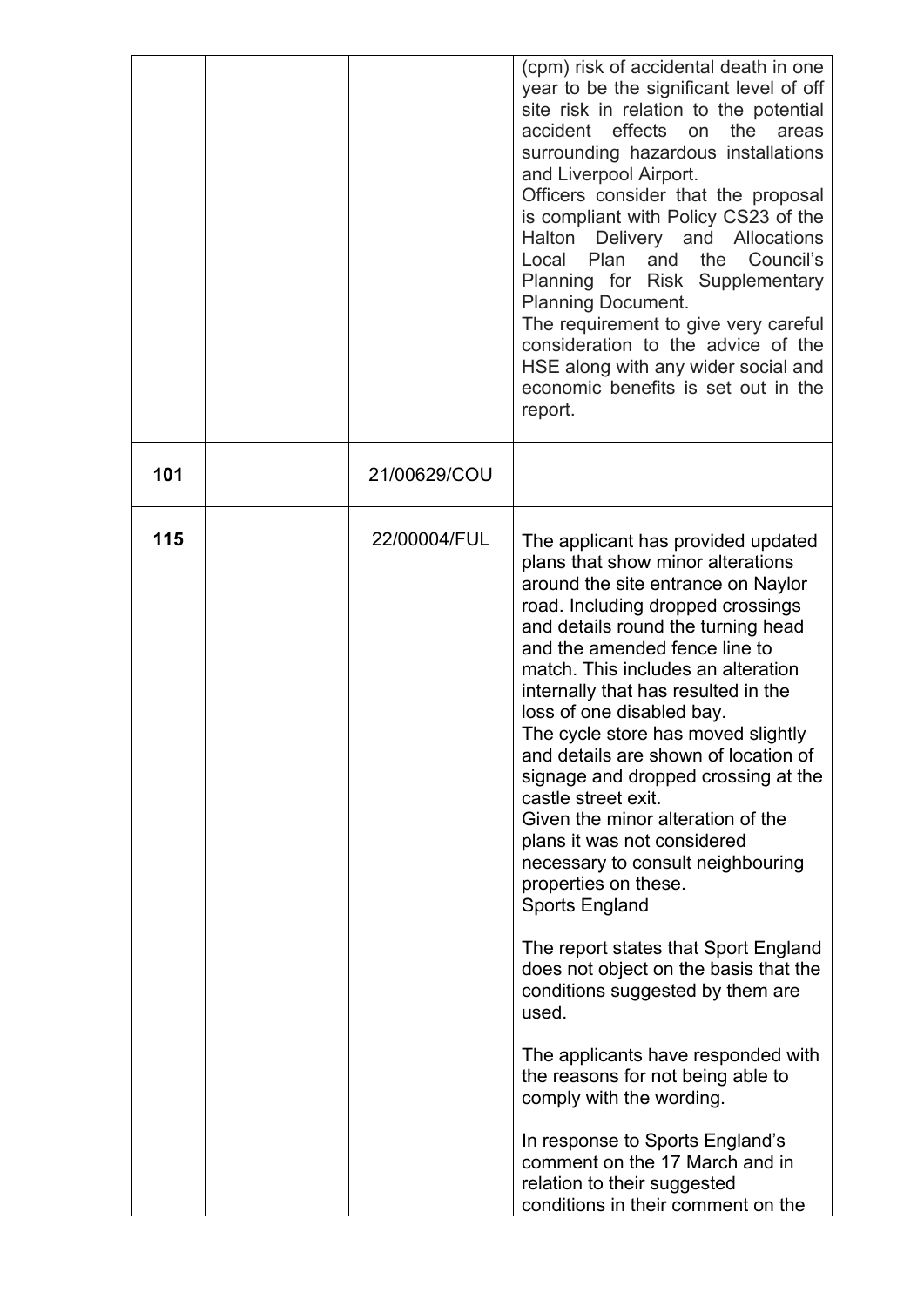| 26 January, it's important to note       |
|------------------------------------------|
| that the sports facilities at the        |
| proposed school will in the first        |
| instance be designed to meet the         |
| sports / curriculum requirements of a    |
| SEND school and may not                  |
| necessarily be designed to Sports        |
| England standards. The DfE's             |
| funding arrangements dictate the         |
| size and proportions of the Sports       |
| Hall, and while the courts and           |
| spaces are entirely appropriate for      |
| school level sports, there may be        |
| some derogation on Sports                |
| England's standards. The proposed        |
| facilities will be of a high-quality and |
| will cater for the needs of the school   |
| and pupils and desire from Sport         |
| England to enhance the facilities to     |
| a higher performance standard            |
| would not be funded by the DfE and       |
| alternative funding would need to be     |
| secured if these facilities were         |
| required to be enhanced. As the          |
| facilities are foremost for the use of   |
| the school, and would be suitable        |
| for community use, any condition         |
| requiring enhanced provision is not      |
| considered to meet the requisite         |
| tests of reasonableness and              |
| necessity.                               |
|                                          |
| In terms of the mixed female / male      |
| changing rooms, this is not an           |
| uncommon situation and many              |
| schools prefer this arrangement for      |
| a number of reasons. The                 |
| requirement for the unisex changing      |
| rooms is a direct requirement of the     |
| School Trust. We can ensure that         |
| the community use agreement              |
| requires that community use users        |
| are made aware of the shared             |
| changing rooms ahead of booking          |
| the facilities. The organisers of        |
| community use based activities           |
| would then be responsible for            |
| managing the facilities, and can         |
| provide the option of users changing     |
| before arriving the school.              |
|                                          |
| The site is currently an open private    |
| field. The proposal seeks to             |
| increase the sports provision in the     |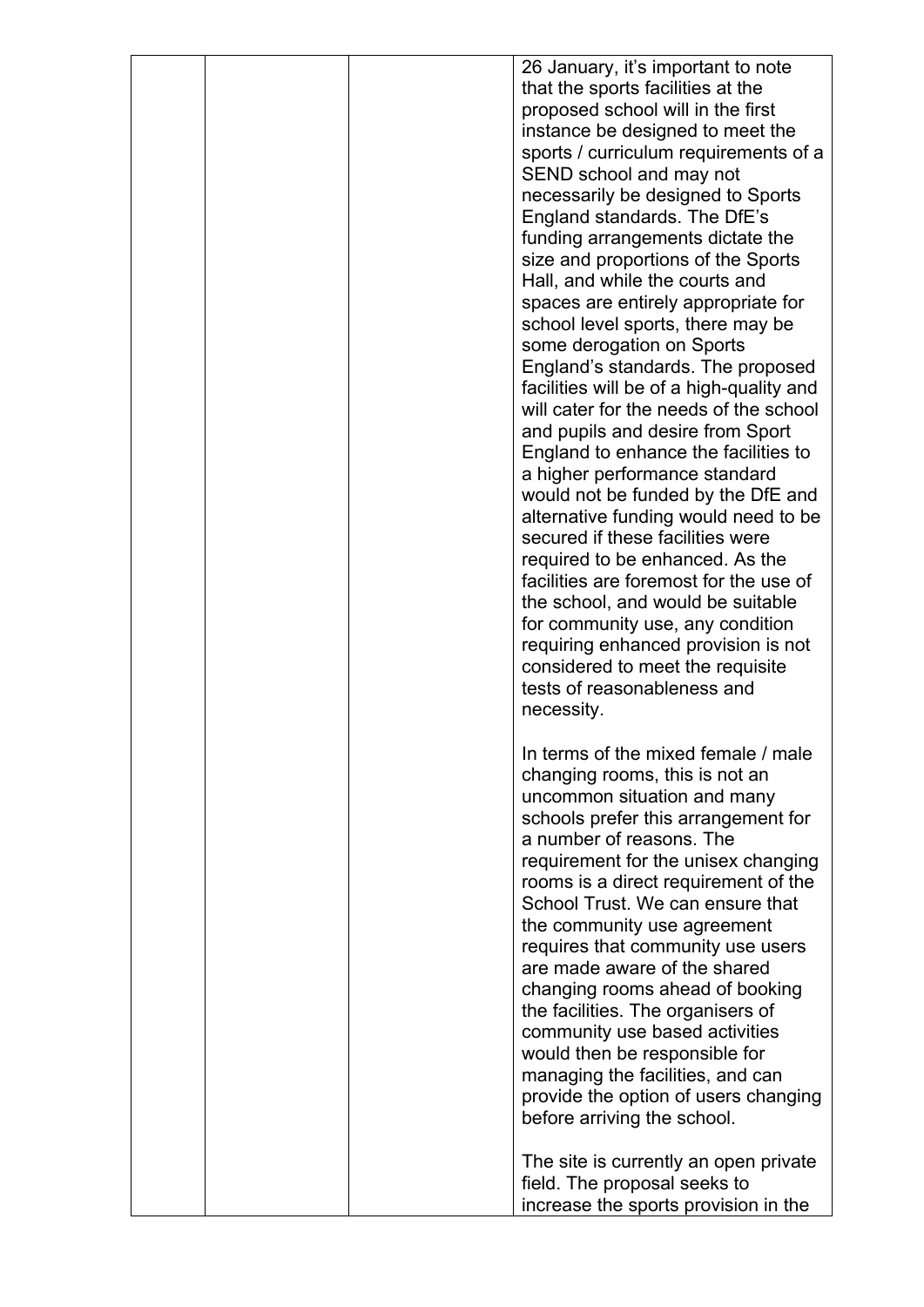|  | area by providing high-quality indoor<br>and outdoor facilities that will be<br>open to the public via a Community<br>Use Agreement.                                                                                                                                                                                                                                                                                                                                                                                                                                                                                                                                                                                                                                                                                                                                                                                                                                                                                                                                                                                                                                                                                        |
|--|-----------------------------------------------------------------------------------------------------------------------------------------------------------------------------------------------------------------------------------------------------------------------------------------------------------------------------------------------------------------------------------------------------------------------------------------------------------------------------------------------------------------------------------------------------------------------------------------------------------------------------------------------------------------------------------------------------------------------------------------------------------------------------------------------------------------------------------------------------------------------------------------------------------------------------------------------------------------------------------------------------------------------------------------------------------------------------------------------------------------------------------------------------------------------------------------------------------------------------|
|  | As the facilities are to be designed<br>to the Department for Education's<br>standards rather than Sports<br>England's requirements, we<br>respectfully request that the<br>suggested Conditions 2 (MUGA<br>pitch) and 3 (Sports Hall and<br>Changing Rooms) are revised to<br>remove requirements for compliance<br>with Sport England's guidance /<br>specification and to ensure that the<br>operational and educational<br>requirements of the DfE and the<br>School Trust are afforded due<br>recognition in determining<br>conditions. We have no problem for<br>SE to be consulted if Halton BC<br>sees fit to do so, however it would<br>be untenable / unreasonable if these<br>conditions, particularly condition 3<br>which is essentially a pre-<br>commencement condition, are<br>imposed and cannot be discharged<br>for some technical breach of SE's<br>technical requirements while<br>complying with the DfE's<br>requirements to deliver the sport /<br>PE curriculum.<br>Given the above members should<br>assume that Sport England object to<br>the proposal but that given the<br>applicants position and the benefits<br>of the scheme members are advised<br>to approve the application as per the |
|  | recommendation within the report<br>and attach appropriate sports<br>conditions that are outlined above.                                                                                                                                                                                                                                                                                                                                                                                                                                                                                                                                                                                                                                                                                                                                                                                                                                                                                                                                                                                                                                                                                                                    |

**\* LIST A items are those items that are not considered to raise significant issues that require further explanation. Members have a full report and these items are not anticipated to initiate further discussion. List A items are considered at the start of the meeting unless a Member specifically requests that an item be moved to List B.**

**\*\* LIST B items are those items which are considered to raise more potentially significant issues, that may warrant further update, explanation, discussion or other announcement. List B items may also have speakers registered who wish to address the committee.**